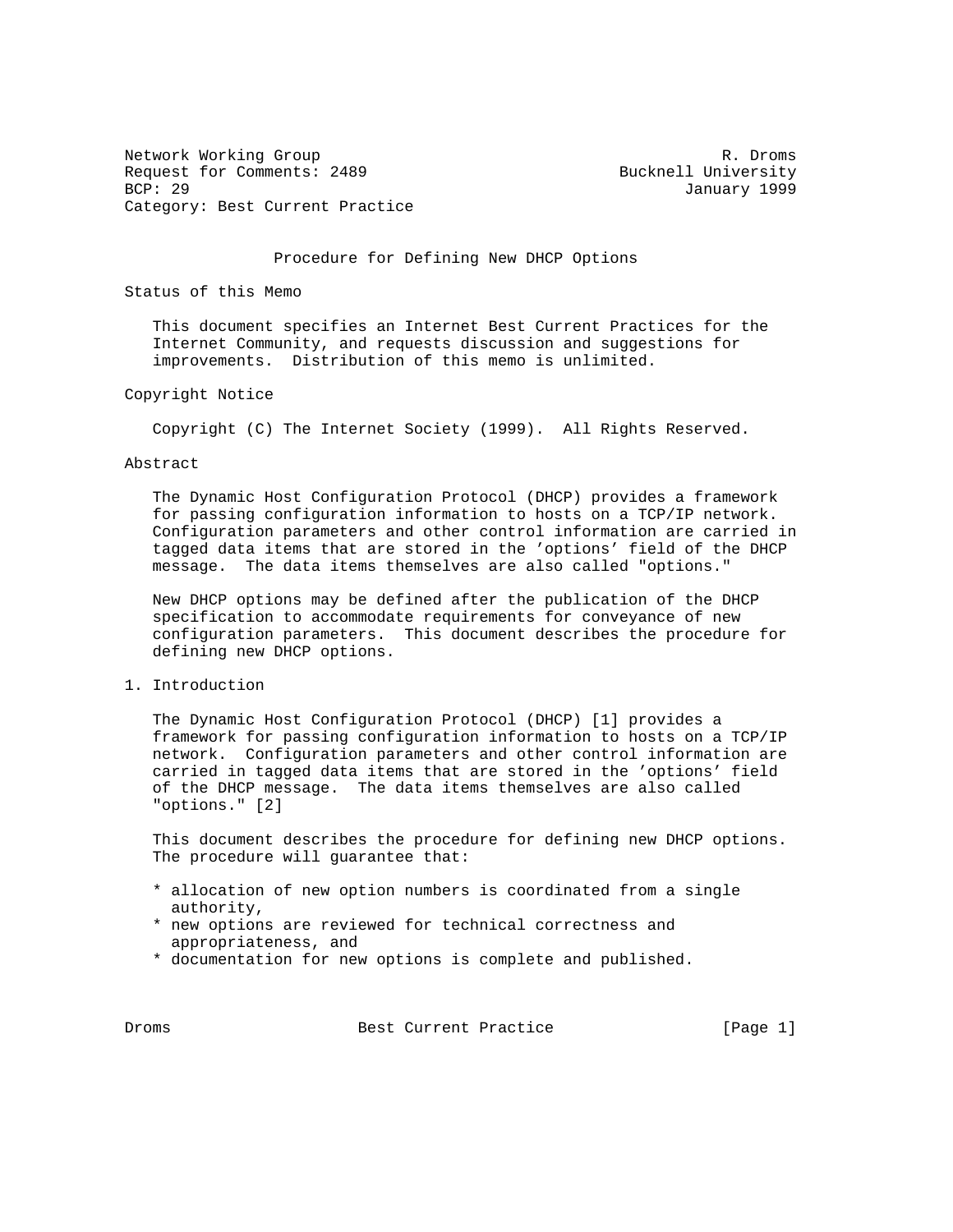As indicated in "Guidelines for Writing an IANA Considerations Section in RFCs" (see references), IANA acts as a central authority for assignment of numbers such as DHCP option codes. The new procedure outlined in this document will provide guidance to IANA in the assignment of new option codes.

### 2. Overview and background

 The procedure described in this document modifies and clarifies the procedure for defining new options in RFC 2131 [2]. The primary modification is to the time at which a new DHCP option is assigned an option number. In the procedure described in this document, the option number is not assigned until specification for the option is about to be published as an RFC.

 Since the publication of RFC 2132, the option number space for publically defined DHCP options (1-127) has almost been exhausted. Many of the defined option numbers have not been followed up with Internet Drafts submitted to the DHC WG. There has been a lack of specific guidance to IANA from the DHC WG as to the assignment of DHCP option numbers

 The procedure as specified in RFC 2132 does not clearly state that new options are to be reviewed individually for technical correctness, appropriateness and complete documentation. RFC 2132 also does not require that new options are to be submitted to the IESG for review, and that the author of the option specification is responsible for bringing new options to the attention of the IESG. Finally, RFC 2132 does not make clear that newly defined options are not to be incorporated into products, included in other specifications or otherwise used until the specification for the option is published as an RFC.

 In the future, new DHCP option codes will be assigned by IETF consensus. New DHCP options will be documented in RFCs approved by the IESG, and the codes for those options will be assigned at the time the relevant RFCs are published. Typically, the IESG will seek input on prospective assignments from appropriate sources (e.g., a relevant Working Group if one exists). Groups of related options may be combined into a single specification and reviewed as a set by the IESG. Prior to assignment of an option code, it is not appropriate to incorporate new options into products, include the specification in other documents or otherwise make use of the new options.

 The DHCP option number space (1-254) is split into two parts. The site-specific options (128-254) are defined as "Private Use" and require no review by the DHC WG. The public options (1-127) are

Droms Best Current Practice [Page 2]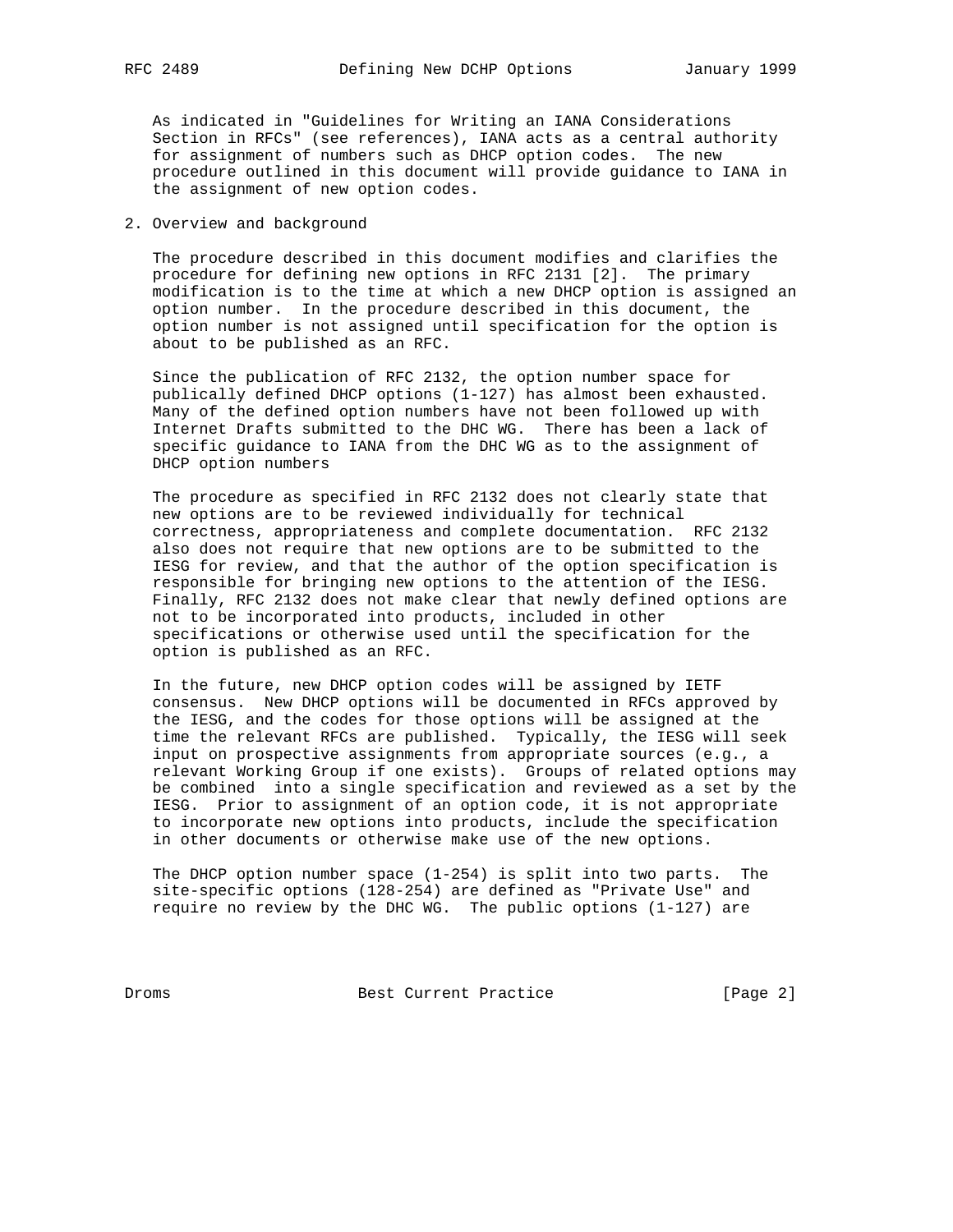defined as "Specification Required" and new options must be reviewed prior to assignment of an option number by IANA. The details of the review process are given in the following section of this document.

3. Procedure

 The author of a new DHCP option will follow these steps to obtain approval for the option and publication of the specification of the option as an RFC:

- 1. The author devises the new option.
- 2. The author documents the new option, leaving the option code as "To Be Determined" (TBD), as an Internet Draft.

 The requirement that the new option be documented as an Internet Draft is a matter of expediency. In theory, the new option could be documented on the back of an envelope for submission; as a practical matter, the specification will eventually become an Internet Draft as part of the review process.

 3. The author submits the Internet Draft for review by the IESG. Preferably, the author will submit the Internet Draft to the DHC Working Group, but the author may choose to submit the Internet Draft directly to the IESG.

 Note that simply publishing the new option as an Internet Draft does not automatically bring the option to the attention of the IESG. The author of the new option must explicitly forward a request for action on the new option to the DHC WG or the IESG.

- 4. The specification of the new option is reviewed by the IESG. The specification is reviewed by the DHC WG (if it exists) or by the IETF. If the option is accepted for inclusion in the DHCP specification, the specification of the option is published as an RFC. It may be published as either a standards-track or a non standards-track RFC.
- 5. At the time of publication as an RFC, IANA assigns a DHCP option number to the new option.

## 4. References

- [1] Droms, R., "Dynamic Host Configuration Protocol", RFC 2131, March 1997.
- [2] Alexander, S. and R. Droms, "DHCP Options and BOOTP Vendor Extensions", RFC 2132, March 1997.

Droms Best Current Practice [Page 3]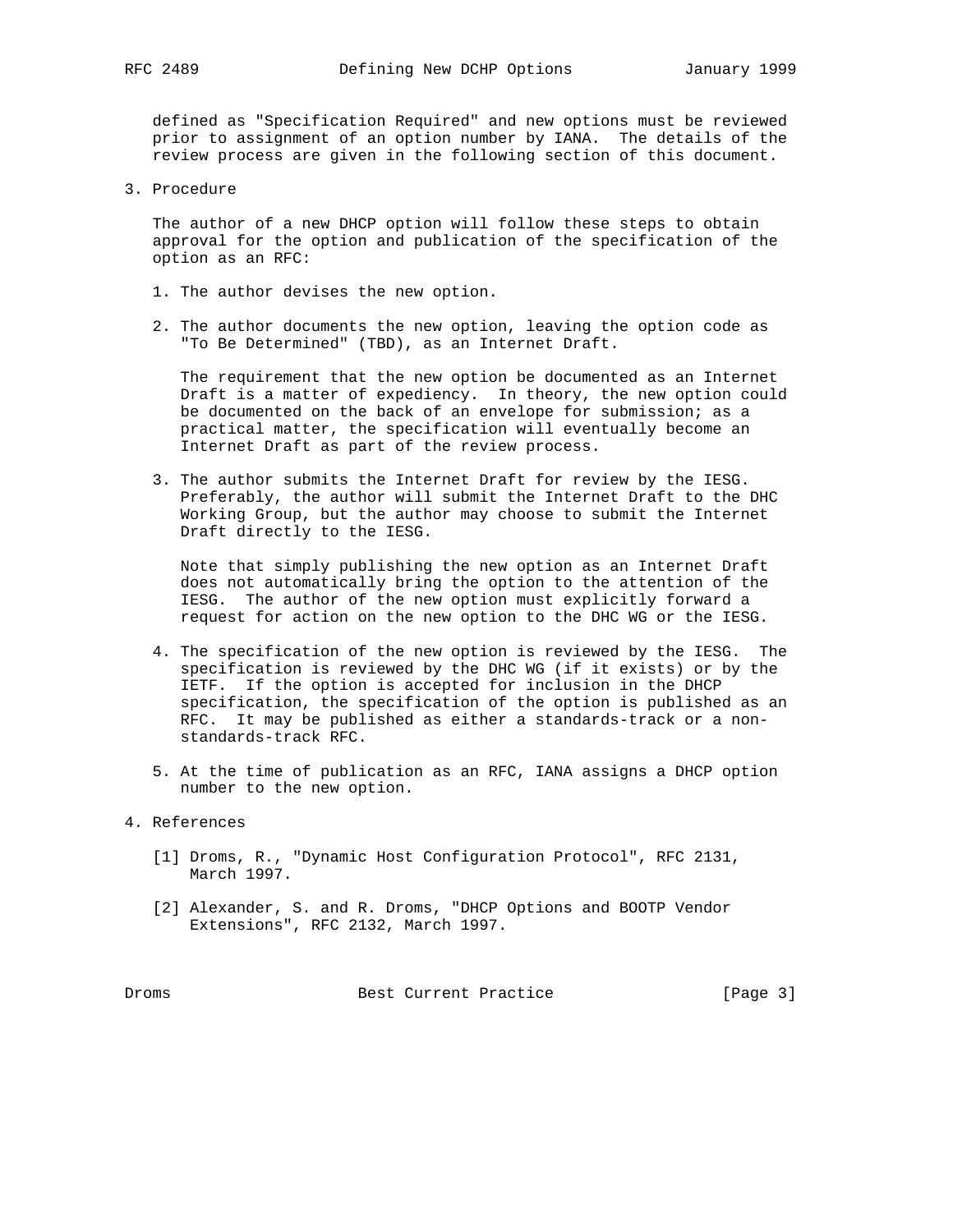- [3] Droms, R. and K. Fong, "NetWare/IP Domain Name and Information", RFC 2142, November 1997.
- [4] Narten, T. and H. Alvestrand, "Guidelines for Writing an IANA Considerations Section in RFCs", BCP 26, RFC 2434, October 1998.
- 5. Security Considerations

 Information that creates or updates an option number assignment needs to be authenticated.

 An analysis of security issues is required for all newly defined DHCP options. The description of security issues in the specification of new options must be as accurate as possible. The specification for a new option may reference the "Security Considerations" section in the DHCP specification [1]; e.g. (from "NetWare/IP Domain Name and Information" [3]):

 DHCP currently provides no authentication or security mechanisms. Potential exposures to attack are discussed in section 7 of the DHCP protocol specification [RFC 2131].

# 6. IANA Considerations

 RFC 2132 provided guidance to the IANA on the procedure it should follow when assigning option numbers for new DHCP options. This document updates and replaces those instructions. In particular, IANA is requested to assign DHCP option numbers only for options that have been approved for publication as RFCs; i.e., documents that have been approved through "IETF consensus" as defined in RFC 2434 [4].

7. Author's Address

 Ralph Droms Computer Science Department 323 Dana Engineering Bucknell University Lewisburg, PA 17837

 Phone: (717) 524-1145 EMail: droms@bucknell.edu

Droms Best Current Practice [Page 4]